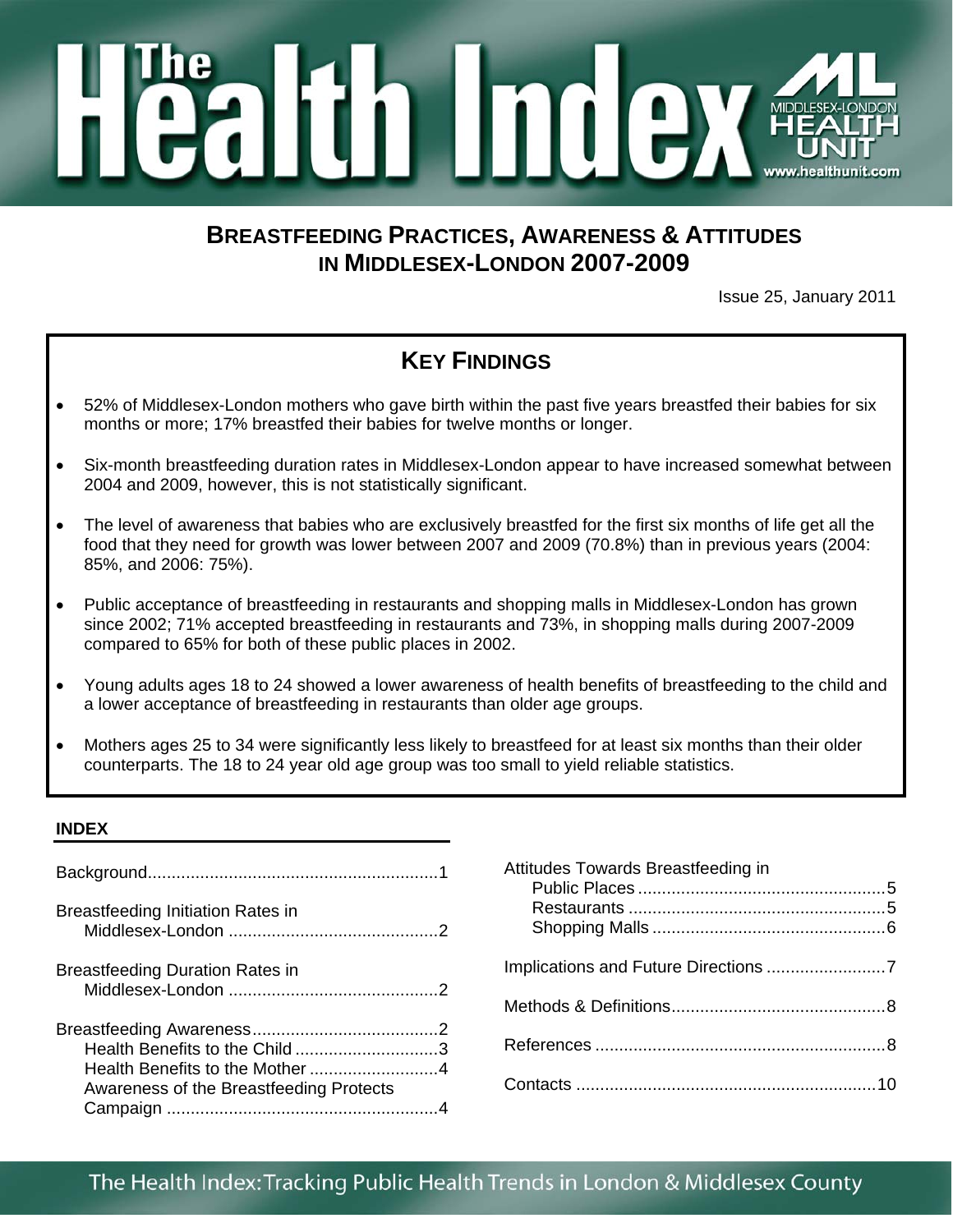# **BACKGROUND**

Breast milk is the optimal nutrition for healthy infants and young children. Research supports the fact that breastfeeding has nutritional and immunological benefits for the infant, and health related benefits for both the infant and the mother<sup>1</sup>. There is also an increasing awareness about the broader and longer term benefits, such as the link to poverty reduction and obesity reduction; therefore, breastfeeding remains an important public health issue.

The current provincial, national and international recommendations for infant feeding state that healthy term infants should be exclusively breastfed until around six months of age, when complementary iron-rich foods are introduced. Breastfeeding should continue up to two years and beyond $1,2,3$ .

The Rapid Risk Factor Surveillance System (RRFSS) was used to identify how residents within Middlesex-London fared from 2007 to 2009 regarding breastfeeding practices, attitudes and awareness. RRFSS is an ongoing population health survey which conducts 100 telephone interviews monthly from residents in the Middlesex-London Health Unit (MLHU) area. Many health units in Ontario participate in this population health behaviour surveillance system.

### **BREASTFEEDING INITIATION RATES IN MIDDLESEX-LONDON**

RRFSS data collected between 2007 and 2009 among women 18-49 years of age residing in Middlesex- London show a breastfeeding initiation rate of 90.2%  $(\pm 3.7%)$  during this three-year period.

This is similar to the rates seen in 2004 (86.5%  $\pm$ 4.2%) and 2006 (88.7%  $\pm$  5.6%)<sup>4</sup>. The initiation rate for Middlesex-London also corresponds with the national average from the Canadian Community Health Survey in 2009, which found that nearly 88% of women who had given birth, breastfed even if only for a short while<sup>5</sup>.

# The Health Index: Tracking Public Health Trends in London & Middlesex County  $2$

# **BREASTFEEDING DURATION RATES IN MIDDLESEX-LONDON**

Breastfeeding exclusivity and duration have both been shown to maximize the benefits of breastfeeding, and are both indicators for breastfeeding success<sup>6,7</sup>. The Ontario Public Health Standards (2008) indicate that, in order to enable all children to reach optimal health and development, communities need to ensure that women have the knowledge, skill and support to continue breastfeeding<sup>8</sup>.

Among all Middlesex-London mothers who gave birth within the past five years  $52.2\%$  ( $\pm 6.8\%$ ) breastfed their babies for six months or more. Although the rate appears higher than those from 2004 (44.3%  $\pm$  5.7%) and 2006 (46.1%  $\pm$  8.2%)<sup>4</sup>, the difference is not statistically significant. A breastfeeding duration of twelve months or longer was observed among 16.7%  $(\pm 5.1%)$  of these mothers.

Figure 1 shows the proportion of mothers who initiated breastfeeding by duration of breastfeeding.

#### **Figure 1. Breastfeeding duration among women who initiated breastfeeding.**

Women 18-49 years of age, who gave birth to a child in the past five years. Middlesex-London 2007-2009.



Source: RRFSS 2007, 2008 and 2009. This analysis does not include the women (n=40) reporting that they were currently breastfeeding.

Women who were 35 years of age or older were one and a half times more likely to breastfeed for six months or longer (72.4%  $\pm$  9.4%) compared to women in the age group 25-34  $(47.0\% \pm 10.7\%)$ . The sample size for women 18-24 was small, thus the estimate for this group was considered too unreliable to be released.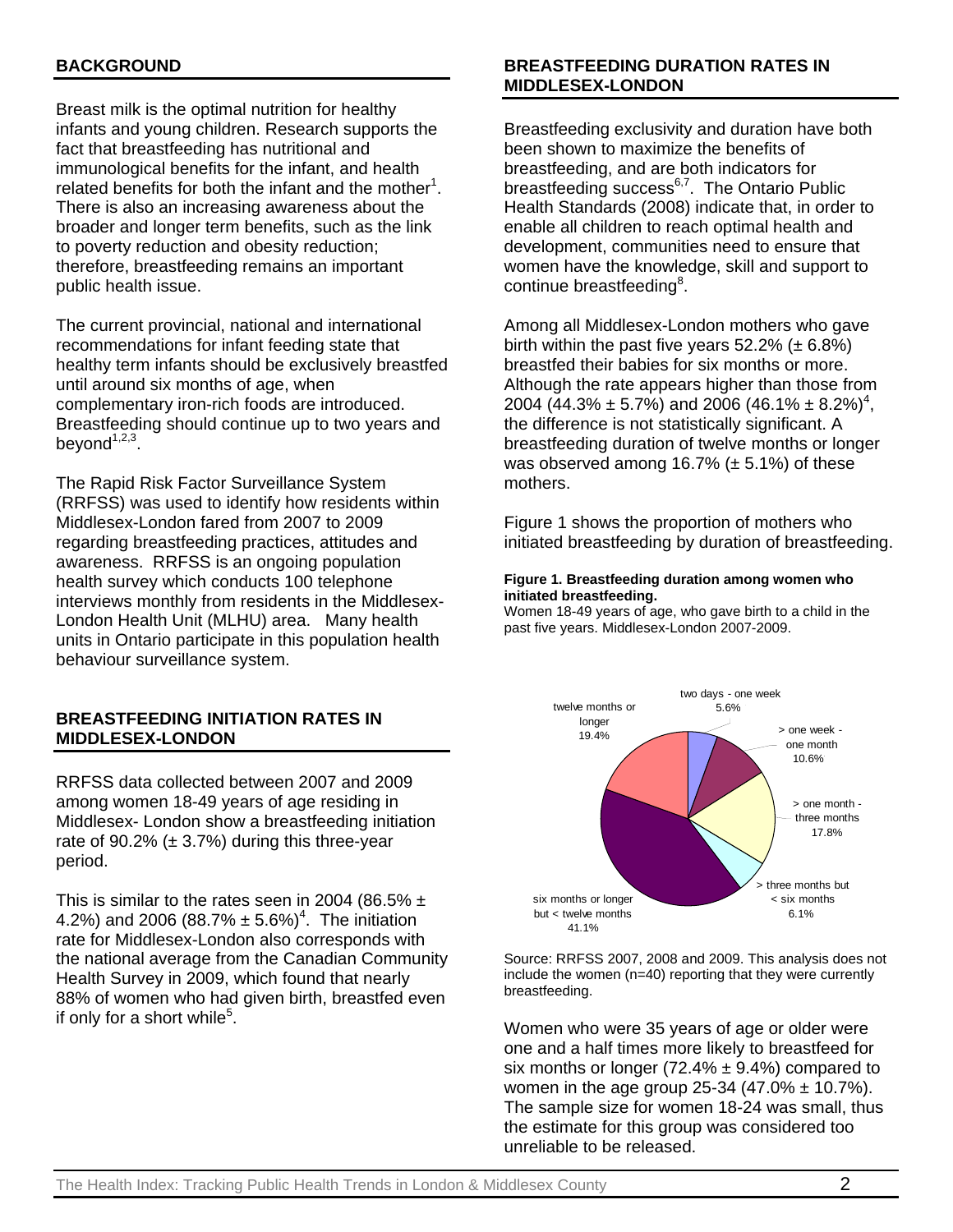The most common reason for discontinuing breastfeeding that was cited among women living in Middlesex-London was perceived insufficient milk supply  $(25.0\% \pm 6.4\%)$ , followed by mother returning to work or school (15.3%  $\pm$  5.3%) and the child weaning him or herself (14.8%  $\pm$  5.2%). These are similar to the rates found in 2006 $4$ .

# **BREASTFEEDING AWARENESS**

Breastfeeding is supported by extensive evidence for its short term and long term benefits, for both mother and baby. RRFSS collected data regarding awareness within residents of Middlesex-London about these health benefits to both the child and to the mother. Data was also collected regarding awareness of the Breastfeeding Protects campaign that ran locally during the time of data collection.

# **HEALTH BENEFITS TO THE CHILD**

It is well documented that babies receive all the nutrients that they need exclusively from breastfeeding for the first six months of life. Just over half of Middlesex-London residents (58.2% ± 1.8%), however, believed this to be true.

When focusing specifically on those with children 0- 11 years of age living in the household, a significantly larger proportion  $(70.8\% \pm 3.4\%)$ believed that a baby who is exclusively breastfed for the first six months gets all the food it needs for growing, compared to those without children in the household  $(54.4\% \pm 2.0\%)$ . Middlesex-London parents/caregivers with children 11 years and under who were asked a similar question previously, however, had higher rates of awareness at 85.6%  $\pm$  2.3% in 2004 and 75.5%  $\pm$  3.6% in  $2006^4$ .

Females were more likely to believe that babies who are exclusively breastfed for the first six months get all the food they need for growth, compared to males  $(62.3\% \pm 2.3\% \text{ vs.})$  $52.7\% \pm 2.7\%$ ).

This belief was least frequent among those 18-24 years of age (44.9%  $\pm$  6.0%) compared to older age groups. Middlesex-London residents in the age group 25-44 were most likely to believe this  $(64.2\% \pm 3.1\%)$  compared to all other age groups (Figure 2).

This belief increased with level of education (Figure 3). Post-secondary graduates were more likely to think that babies who are exclusively breastfed for the first six months get all the food they need for growth (62.6%  $\pm$  2.3%) compared to those with lower education.

There was a lower likelihood of believing that babies who are exclusively breastfed for the first six months get all the food they need for growth among Anglophones (57.4%  $\pm$  1.8%) compared to those speaking other languages  $(72.4\% \pm 6.5\%).$ 

No statistically significant difference was noted across income levels or area of residence (Middlesex County vs. City of London).

**Figure 2. Proportion of residents who believed that a baby who is exclusively breastfed for the first six months gets all the food it needs for growth, by age group.**  Adults 18 years and older. Middlesex-London 2007-2009.



Source: RRFSS June-December 2007, February-December 2008, and January-December 2009

**Figure 3. Proportion of residents who believed that a baby who is exclusively breastfed for the first six months gets all the food it needs for growth, by education level.**  Adults 18 years and older. Middlesex-London 2007-2009.



Source: RRFSS June-December 2007, February-December 2008, and January-December 2009

During the period 2007 to 2009, 83% ( $\pm$  1.3%) of residents of Middlesex-London believed that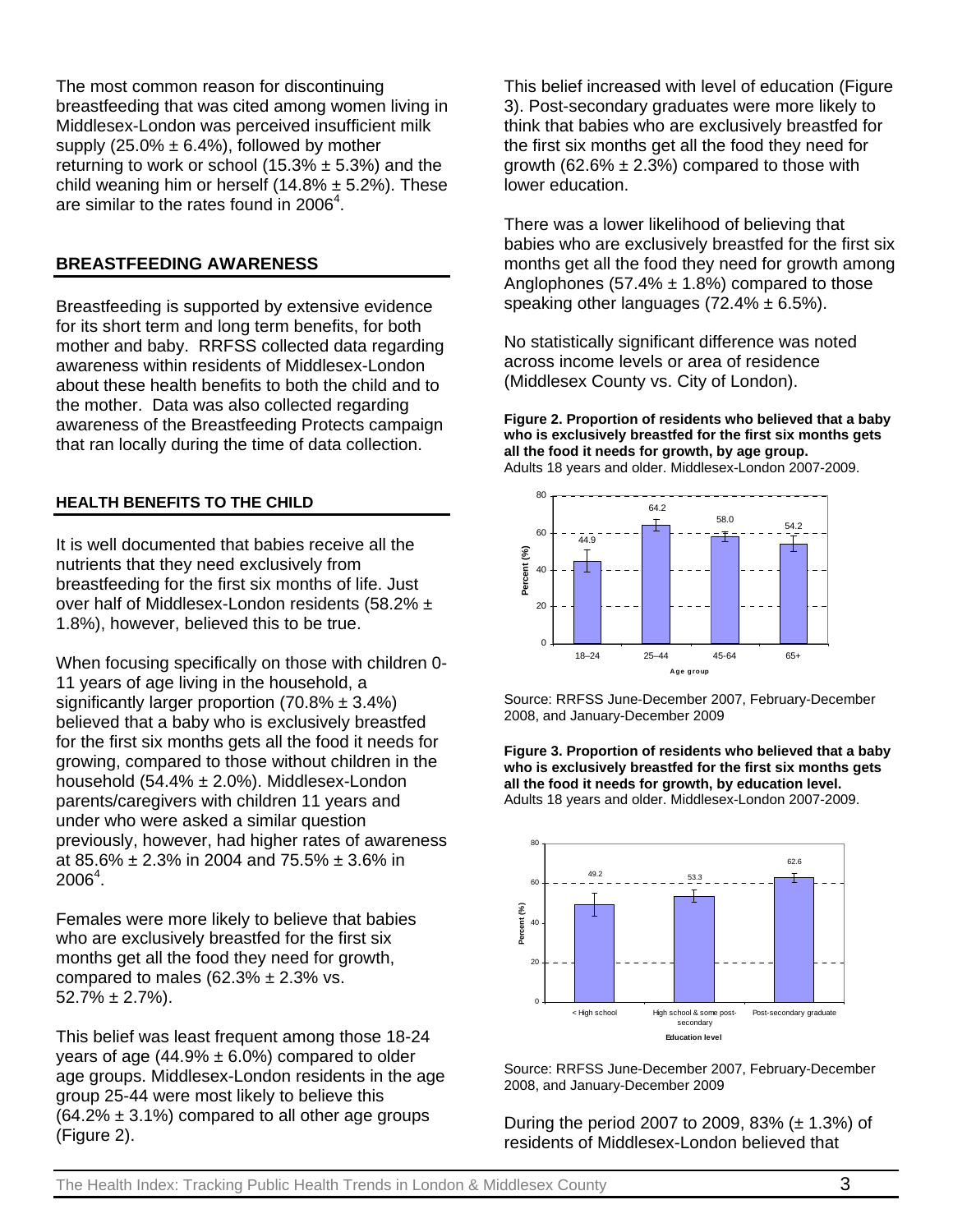breastfeeding helps to keep babies from getting sick. The rate was stable across the three years. Those with higher education were more likely to believe that breastfeeding helps to keep babies from getting sick;  $86.3\%$  ( $\pm$  1.6%) of postsecondary graduates believed this to be true compared to 79.9%  $(\pm 2.5)$  among those with high school or more, and  $74.2\%$  ( $\pm$  5.0%) among those who did not finish high school (Figure 4).

#### **Figure 4. Proportion of residents who believed that breastfeeding helps to keep babies from getting sick, by education level.**

Adults 18 years and older. Middlesex-London 2007-2009.



Source: RRFSS June-December 2007, February-December 2008, and January-December 2009

No statistically significant difference between those having children 0-11 years of age living in the household or not, gender, age groups, marital status, income level, language, or area of residence (Middlesex County vs. City of London) was observed.

# **HEALTH BENEFITS TO THE MOTHER**

There are a number of health benefits of breastfeeding for the mother, such as reducing the risk of postpartum blood loss, premenopausal breast cancer, and ovarian cancer<sup>9</sup>.

Among Middlesex-London residents, over eighty percent thought that it is good for the mother's health if she breastfeeds (80.7%  $\pm$  1.4%). The rate did not change between the years 2007-2009. Women were more likely to agree that breastfeeding is good for the mother's health  $(85.2\% \pm 1.7\%)$  compared to males  $(74.5\% \pm 2.4\%)$ . A larger proportion of postsecondary graduates believed breastfeeding is

good for the mother's health  $(82.5\% \pm 1.8\%)$  as compared to those who did not finish high school  $(73.6\% \pm 5.0\%)$  (Figure 5).

No statistically significant difference between age groups, marital status, income level, language or Middlesex County vs. City of London residents was found.

#### **Figure 5. Proportion of residents who thought that breastfeeding is good for the mother's health, by education level.**

Adults 18 years and older. Middlesex-London 2007-2009.



Source: RRFSS June-December 2007, February-December 2008, and January-December 2009

### **AWARENESS OF THE BREASTFEEDING PROTECTS CAMPAIGN**

The Ontario Public Health Standards (2008) requires boards of health to increase public awareness of breastfeeding through the utilization of communication strategies<sup>8</sup>. The Breastfeeding Protects campaign which was implemented in Middlesex-London between 2006 and 2008 meets this requirement. The goal of the campaign was to increase awareness of current breastfeeding recommendations, as well as highlight the importance of providing a supportive environment for continued breastfeeding.

During the years 2007-2009, about one quarter of the residents in Middlesex-London had heard or seen of the breastfeeding campaign that was running (24.2%  $\pm$  1.5%). There was no difference in awareness between the years. Residents who had children ages 0-11 years living in their household were significantly more likely to have seen or heard of the campaign  $(37.0\% \pm 3.6\%)$  than those without children in that age group (20.4%  $\pm$  1.6%). Females were more aware of the campaign  $(27.2\% \pm 2.1\%)$ compared to males (20.0%  $\pm$  2.2%). Education was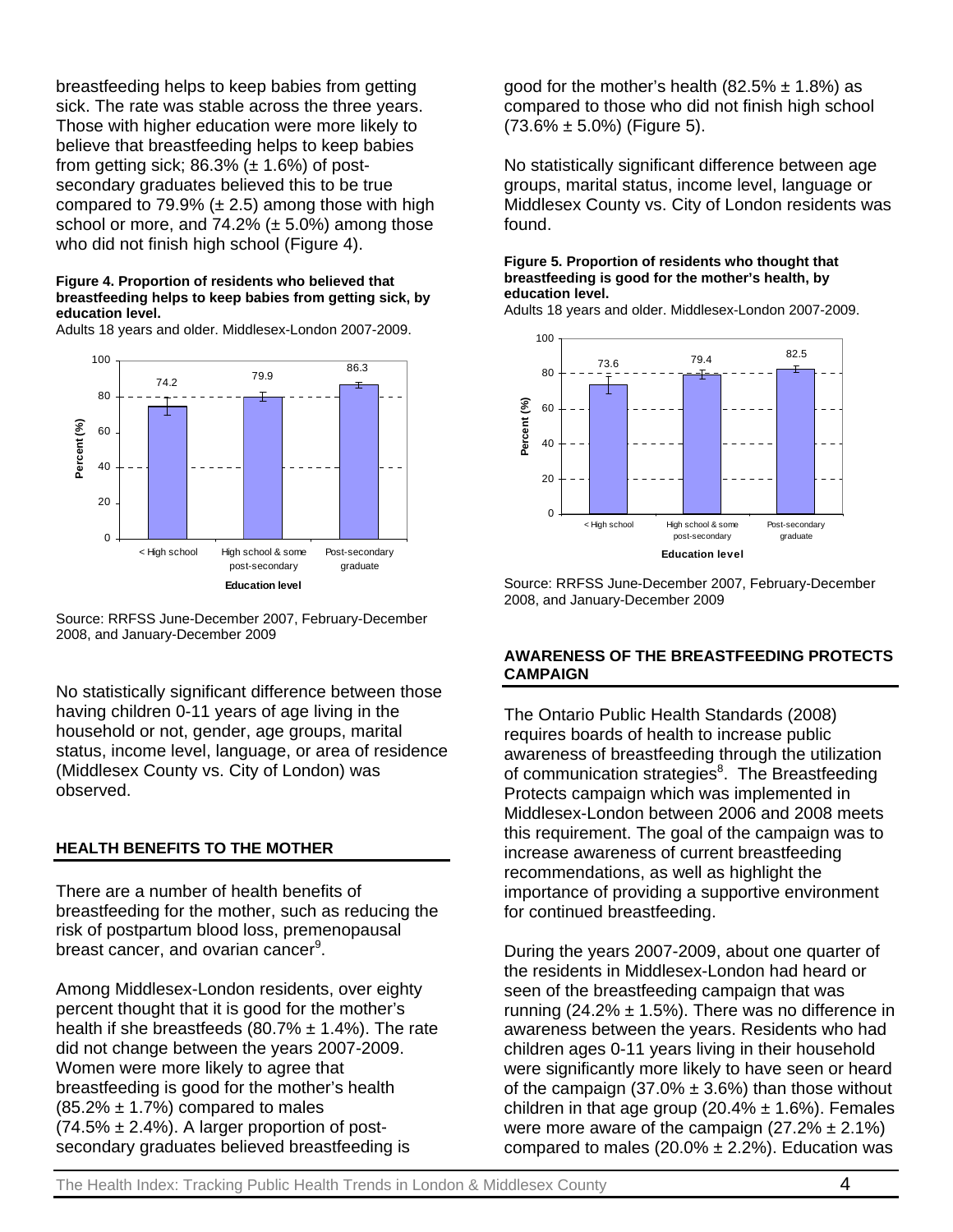also associated with awareness of the breastfeeding campaign. Those with a postsecondary degree being more likely to have seen or heard of the campaign  $(28.6\% \pm 2.1\%)$ compared to those with a lower level of education (Figure 6).

#### **Figure 6. Proportion of residents who had heard of or seen the breastfeeding awareness campaign, by education level.**

Adults 18 years and older. Middlesex-London 2007-2009.



Source: RRFSS June-December 2007, February-December 2008, and January-December 2009

No statistically significant difference between age groups, marital status, income level, language, or Middlesex County vs. City of London residents were detected.

Those who were aware of the campaign were more likely to also be aware of the benefits of breastfeeding, compared to those who were not aware of the campaign. This pattern was true for the three different beliefs:

- a baby who is exclusively breastfed for the first six months gets all the food it needs for growth (68.1% vs. 56.3%),
- breastfeeding helps to keep babies from getting sick (88.4% vs. 81.7%),
- breastfeeding is good for the mother's health (87.5% vs. 78.8%).

The proportion of people not believing in the benefits of breastfeeding did not change according to awareness of the campaign. However, it was more common to respond 'don't know' among those who were not aware of the campaign, compared to those who were aware of the campaign (as illustrated in Figure 7).

**Figure 7. Proportion of residents who believed that a baby who is exclusively breastfed for the first six months gets all the food it needs for growth, by awareness of breastfeeding campaign.** 

Adults 18 years and older. Middlesex-London 2007-2009.



\* Less reliable due to small numbers. Use with caution. Source: RRFSS June-December 2007, February-December 2008, and January-December 2009

### **ATTITUDES TOWARDS BREASTFEEDING IN PUBLIC PLACES**

The experience of breastfeeding is significantly impacted by the attitudes of the surrounding community. These attitudes can affect women's willingness to breastfeed in public places, which in turn can affect the length of time a mother continues to breastfeed. Although the Ontario Human Rights Commission (1999) released a document which clearly protects the rights of women to breastfeed in public places, this continues to be a challenge for breastfeeding women $10$ .

# **RESTAURANTS**

Over two-thirds of residents in Middlesex London  $(70.8\% \pm 2.1\%)$  indicated that it is acceptable for a mother to breastfeed her baby while in a restaurant. This rate is higher than in 2002 (64.8%  $\pm 2.7\%$ )<sup>11</sup>. Attitudes towards mothers who breastfeed in restaurants differed by age group. People in the age groups 25-44 and 45-64 years of age were most accepting of mothers breastfeeding in restaurants (80.8%  $\pm$  3.3% and 75.3%  $\pm$  3.1%, respectively), compared to only  $40.8\%$  ( $\pm7.8\%$ ) in the age group 18-24, and  $57.7\%$  ( $\pm 5.5\%$ ) among those 65 years of age or older. Women in this older age group were especially unlikely to accept breastfeeding in restaurants (Figure 8). A gender difference was not noted in any other age groups.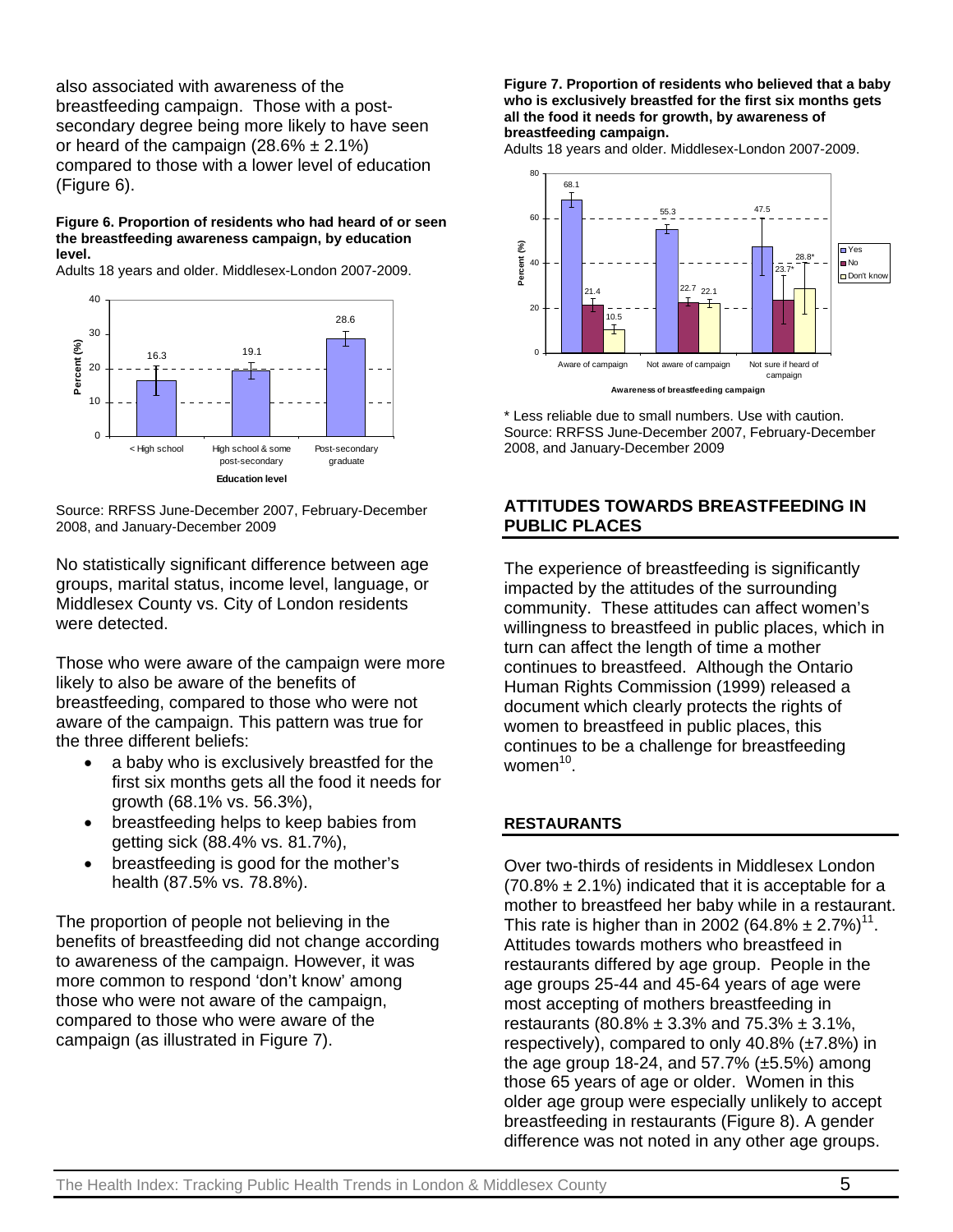**Figure 8. Acceptance of breastfeeding in restaurants by age group and gender.** 



Source: RRFSS July-December 2007 and January-December 2008

Respondents living in the same household as a 0- 11 year old child were more accepting of a mother breastfeeding while in a restaurant  $(83.4\% \pm 3.6\%)$ compared to those living in households without children in this age group (67.0%  $\pm$  2.5%).

In general, a higher level of attained education was associated with a larger acceptance of breastfeeding in restaurants. Three-quarters of the post-secondary graduates (76.9  $\pm$  2.6%) were accepting of this practice, compared to about twothirds among those who had completed high school  $(64.0\% \pm 3.8\%)$  and 59.7% ( $\pm 7.1\%$ ) among those without completed high school education. However, when looking at females and males separately, this trend was only seen among females (Figure 9). Furthermore, the gender difference decreased with increased level of education and there was no statistically significant gender difference among post-secondary graduates.

Acceptance of breastfeeding in restaurants rose with income level (Figure 10).  $79.2\%$  ( $\pm$  4.5%) of those earning \$100,000 per year or more felt that it was acceptable for a mother to breastfeed in a restaurant, compared to two-thirds  $(65.0\% \pm 6.6\%)$ among those earning less than \$30,000.

Those who were aware of the breastfeeding campaign were more accepting of mothers breastfeeding in restaurants  $(79.8\% \pm 4.1\%)$ . compared to those who had not seen or heard of the campaign  $(68.5\% \pm 2.5\%).$ 

**Figure 9. Acceptance of breastfeeding in restaurants by level of education and gender.** 

Adults 18 years and older. Middlesex-London 2007-2008.



Source: RRFSS July-December 2007 and January-December 2008

#### **Figure 10. Acceptance of breastfeeding in restaurants by income level.**

Adults 18 years and older. Middlesex-London 2007-2008.



Source: RRFSS July-December 2007 and January-December 2008

#### **SHOPPING MALLS**

Almost three-quarters of residents in Middlesex-London (72.7%  $\pm$  2.1%) were accepting of mothers breastfeeding their babies in shopping malls. This is a significant increase compared to 2002 when almost two-thirds (64.5%  $\pm$  2.7%) were accepting of this practice<sup>11</sup>. Trends and patterns observed across gender, age groups, households with or without young children, levels of education, income levels, language spoken at home, and awareness of breastfeeding campaign were similar to those reported for acceptance of breastfeeding in restaurants.

There was no statistically significant difference between residents in Middlesex County and the City of London in acceptance of breastfeeding in restaurants or in shopping malls.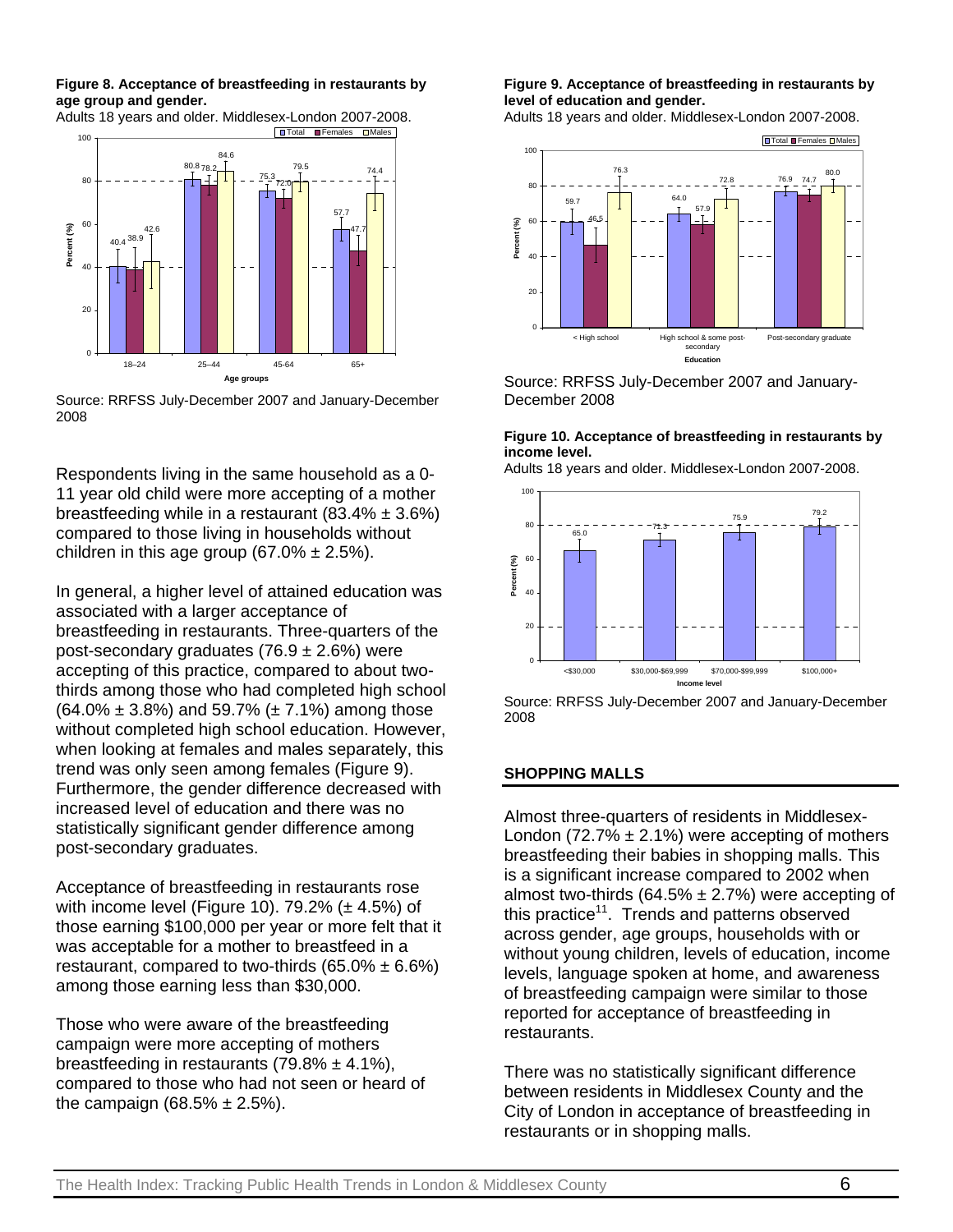# **IMPLICATIONS AND FUTURE DIRECTIONS**

Breastfeeding initiation and duration remain key indicators of health status. Although there was no evidence of change in these rates within Middlesex-London from 2007 to 2009, the most recent Canadian Community Health Survey (2009) indicates that our local data are comparable to the national averages. It is important to note that the current rate of breastfeeding for twelve months or longer within Middlesex-London was found to be 16.7%. The Ontario Public Health Standards clearly indicate that public health should support breastfeeding for up to 2 years and beyond through efforts to increase knowledge, skill, and support to women and families. It will be critical to monitor these longer term breastfeeding duration trends over the coming years.

Although the most recent overall rate of mothers breastfeeding for at least six months is 52%, it is interesting to note that for those ages 25 to 34, the majority of mothers, the rate is even lower at 47%. This is significantly lower than the rate for mothers ages 35 and older at 72%. The local data validates previously documented trends of older mothers breastfeeding for longer durations than their younger counterparts.

Notably, the general awareness that babies who are exclusively breastfed for the first six months of life get all the food that they need for growth, was lower between 2007-2009 than in previous years. Furthermore, among females, there was a higher likelihood of believing that babies who are exclusively breastfed for the first six months get all the food they need for growth, compared to males. This would suggest that awareness strategies should continue to be targeted to both the general population as well as male partners to ensure exclusive breastfeeding is well supported within households and communities.

Emerging adults (18 – 24 years) have a lower awareness of the health benefits of breastfeeding to the child, and are less supportive of breastfeeding in restaurants. This highlights the need for age-appropriate education about the physiological and psychological benefits of breastfeeding to both the mother and baby. With a goal of empowering young people to make good decisions later in life and positively impacting attitudes about breastfeeding, the Ontario Public Health Association Breastfeeding Promotion Workgroup developed the Breastfeeding

Information and Activity Kit in  $2009<sup>12</sup>$ . Along with targeted promotion activities and support, encouraging the use of such resources with teens and young adults would further contribute to a culture where breastfeeding is viewed as the norm for infant feeding.

When considering the level of awareness about the benefits of breastfeeding, there was a higher level of awareness that breastfeeding helps keep babies from getting sick, than about the fact that exclusive breastfeeding to six months is all baby needs for growth. Specifically, Anglophones had a lower likelihood of believing that babies who are exclusively breastfed for the first six months get all the food they need for growth compared to those speaking other languages. This would highlight the need to continue promotion around current infant feeding recommendations, and identifies one possible priority population.

The Breastfeeding Protects campaign utilized multiphase messaging to target different groups along the breastfeeding continuum (general population, prenatal, early postpartum, and late postpartum). Parents of young children were found to be more likely than the general population to have been aware of the campaign. This supports the campaign's intention to reach parents of young children as the primary target group. The fact that females were more aware of the campaign than males, validates the intended target for some campaign activities, but also highlights the need to be more inclusive of males/partners in future campaign messaging and design.

Over two-thirds of residents in Middlesex-London indicated that it is acceptable for a mother to breastfeed her baby while in a restaurant. Almost three quarters of residents were accepting of mothers breastfeeding in shopping malls. This data indicates significant increases in supportive attitudes compared to 2002 and 2004. The increase in acceptance of breastfeeding in public places is a positive finding that supports continued programming in this area.

Results from the local RRFSS data affirm that although some gains have been made in breastfeeding practices, attitudes and awareness, continued efforts to promote breastfeeding are needed within the Middlesex-London area. Best practice guidelines and the Ontario Public Health Standards provide clear direction for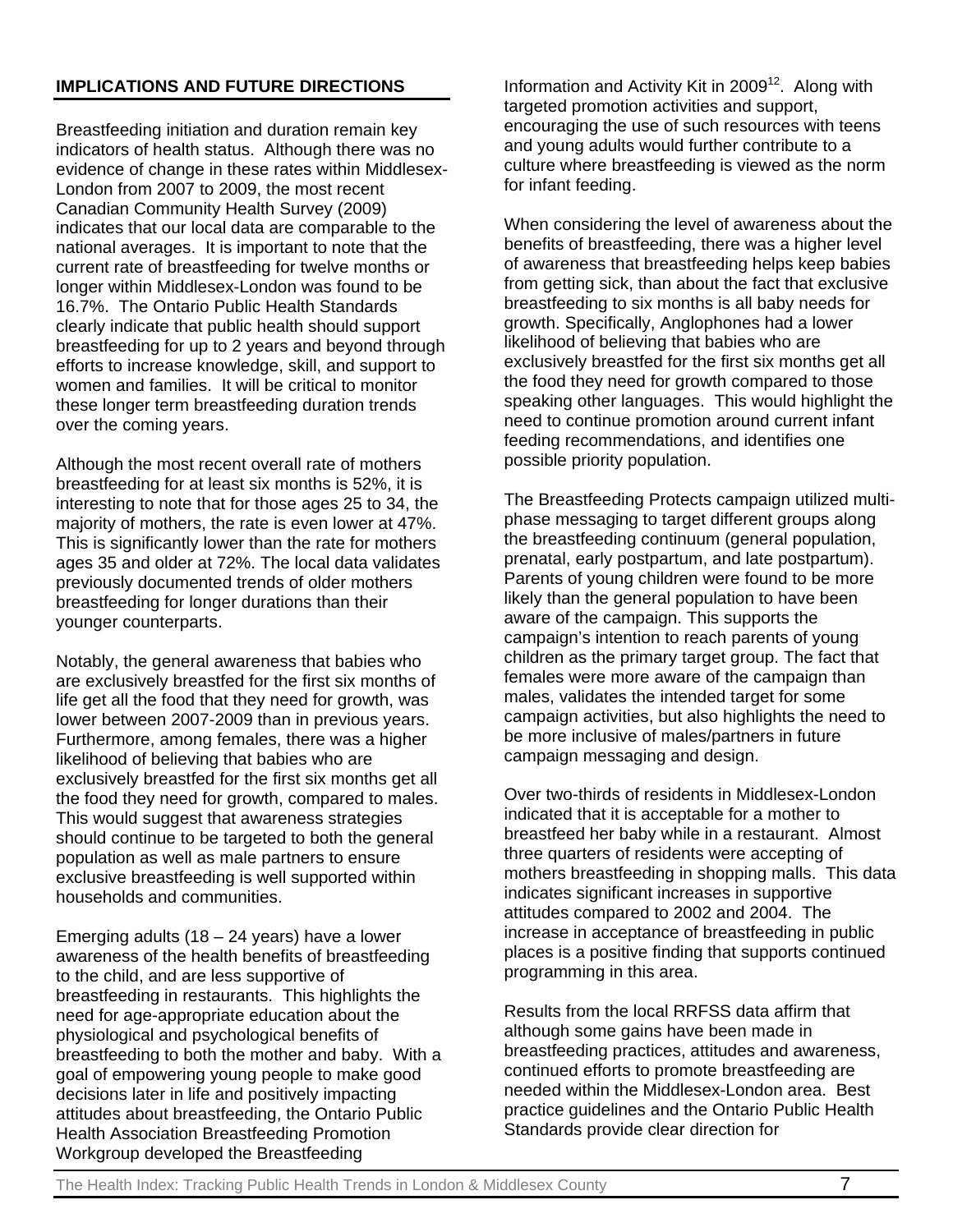comprehensive strategies to support ongoing programming.

# **METHODS AND DEFINITIONS**

All data are from the Rapid Risk Factor Surveillance System (RRFSS) and were collected for the Middlesex-London Health Unit by the Institute for Social Research at York University between 2007 and 2009. Monthly, about 100 adults (age 18+) were randomly selected from households with land line telephones in London and Middlesex County and interviewed by telephone.

The RRFSS results were drawn from responses to multiple-choice questions that were intended to capture:

- Breastfeeding initiation and duration, and reasons for discontinuation,
- Public awareness of the benefits of breastfeeding to the child and the mother, and awareness of breastfeeding campaigns,
- Community attitudes towards breastfeeding in public places (restaurants and shopping malls, beyond the public washroom).

**Breastfeeding initiation and duration:** Only women between the ages of 18 and 49 years who had given birth in the last five years were asked about their breastfeeding practices. Data presented in this report were collected throughout the whole years of 2007 (n=70), 2008 (n=85), and 2009 (n=95). Women who reported that they were currently breastfeeding were not included in the calculation of the breastfeeding duration rates.

In 2007 the screening question needed to select only women who gave birth to a baby within the past 5 years was not asked. To make the three years comparable we excluded those who did not live in the same household as a child in the age range 0 to 5, resulting in exclusion of an additional two women in each of the years 2008 and 2009.

**Breastfeeding awareness:** All adults 18 years of age or older were asked questions relating to breastfeeding awareness. Data presented in this report were collected during the following time periods: June-Dec 2007 (n=715), Feb-Dec 2008 (n=1107), and 2009 (n=1203).

### **Attitudes towards breastfeeding in public**

**places:** All adults 18 years of age or older were asked questions about their acceptance of breastfeeding in public places. Data presented in this report were collected from July to December 2007 (n=614), and throughout all of 2008 (n=1202).

Where applicable data were analyzed by gender, age, level of education, annual household income, marital status, whether or not living in the same household as a child 11 years of age or younger, area of residence (Middlesex County vs. City of London), and language most often spoken at home (English vs. other).

Total response rates for Middlesex-London for the relevant years were 54% for 2007 and 2008 and 56% for 2009. All point estimates were analyzed with 95% confidence intervals (CIs). Differences in proportions were considered statistically significant when CIs did not overlap. The presented results are statistically significant, unless otherwise specified. Reported data were weighted to account for each respondent's probability of being selected within households of different sizes.

Respondents who replied "don't know" and "refusal" were excluded from the denominator when analyzing breastfeeding initiation and duration, and attitudes towards breastfeeding in public places. This is deemed appropriate when these represent less than 5% of the total sample. However, we decided to include those responding "don't know" in the denominator when analyzing breastfeeding awareness, since this is a meaningful response when considering knowledge questions.

# **REFERENCES**

 $1$  Exclusive Breastfeeding Duration – 2004 Health Canada Recommendation. Catalogue No.: H44- 75/2004E-HTML ISBN: 0-662-37813-X, Publication No.: 4823 © Her Maiesty the Queen in Right of Canada 2004 [http://www.hc-sc.gc.ca/hpfbdgpsa/onpp-

bppn/exlusive\_breastfeeding\_duration\_e.html]

 $2$  The World Health Organization (2001). Child and Adolescent Health and Development: Nutrition, Infant and Young Child [http://www.who.int/childadolescent-health/NUTRITION/infant\_exlusive.htm]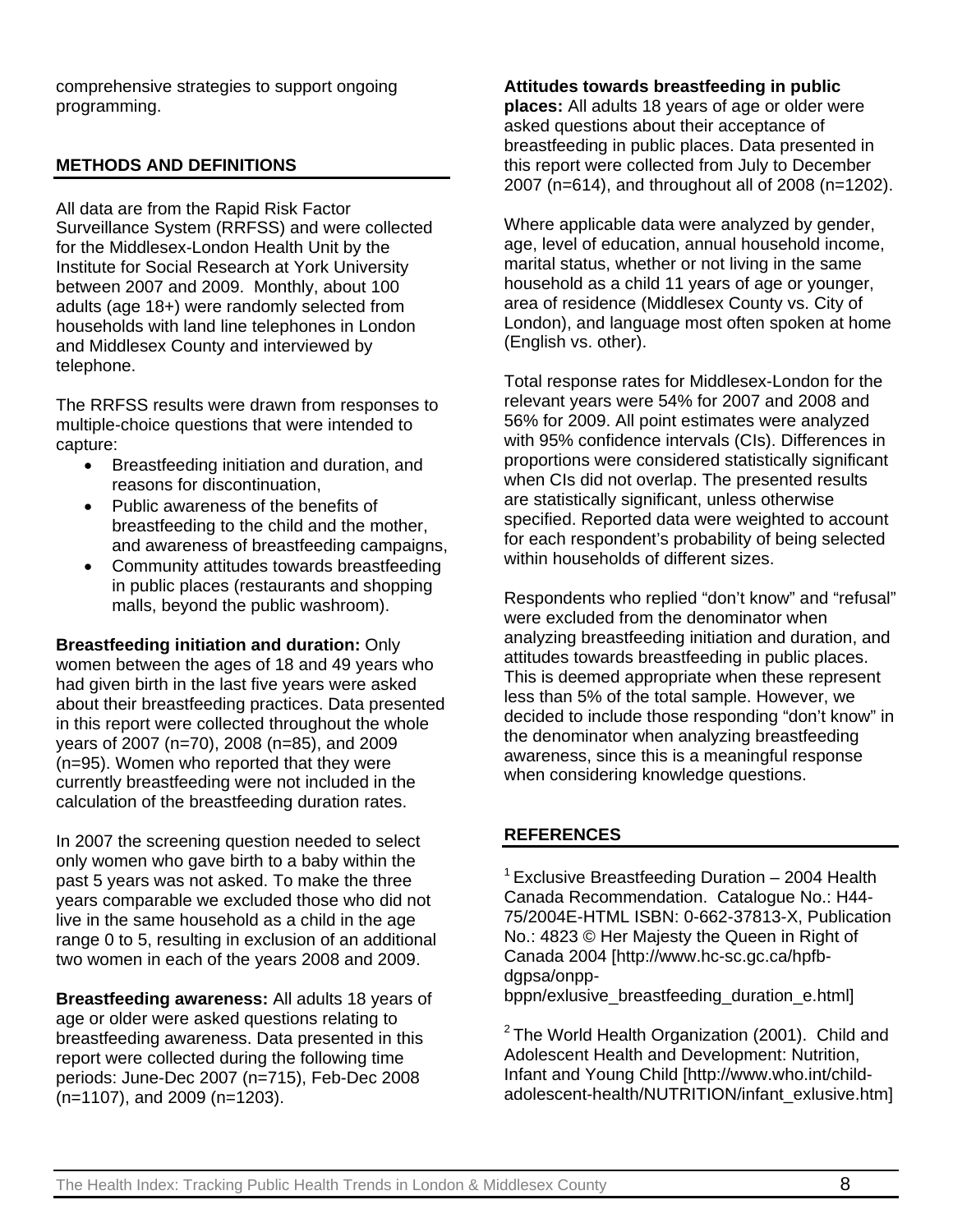$3$  The Ontario Public Health Association (2007). Breastfeeding Position Paper. [http://www.opha.on.ca/our\_voice/ppres/papers/200 7-03\_pp.pdf]

4 Middlesex-London Health Unit (2008). Breastfeeding Fast Facts: Differences in Breastfeeding Practices, Awareness & Attitudes in Middlesex-London. [http://www.healthunit.com/articlesPDF/14133.pdf]

<sup>5</sup> Statistics Canada (2009). Canadian Community Health Survey. [http://www.statcan.gc.ca/dailyquotidien/100615/dq100615b-eng.htm]

<sup>6</sup> The World Health Organization (2003). Global Strategy for Infant and Young Child Feeding. [http://whqlibdoc.who.int/publications/2003/9241562 218.pdf]

 $7$  The Ministry of Health Promotion (2010). Child Health: Guidance Document. [http://www.mhp.gov.on.ca/en/healthycommunities/public-health/guidancedocs/ChildHealth.pdf]

<sup>8</sup> The Ministry of Health and Long-Term Care (2008). Ontario Public Health Standards. [http://www.health.gov.on.ca/english/providers/prog ram/pubhealth/oph\_standards/ophs/progstds/pdfs/o phs\_2008.pdf]

<sup>9</sup> Labbok, M.H. (1999). Health sequelae of breastfeeding for the mother. Clinics in Perinatology, 26(2), 491-503.

<sup>10</sup> Ontario Human Rights Commission (1999). Pregnancy, before, during and after: Know your rights. Toronto, Ontario, Canada: Government of Ontario ISBN 0-7778-9010-0\9/99 1500.

<sup>11</sup> Middlesex-London Health Unit (2005). The Health Index: Breastfeeding Practices, Awareness & Attitudes in Middlesex-London. [http://www.healthunit.com/articlesPDF/11184.pdf]

<sup>12</sup> Ontario Public Health Association (2009). A Breastfeeding Information and Activity Kit for Secondary School Teachers. [http://www.opha.on.ca/our\_voice/workgroups/brea stfeeding/BF\_Info-ActivityKit-May2009.pdf]